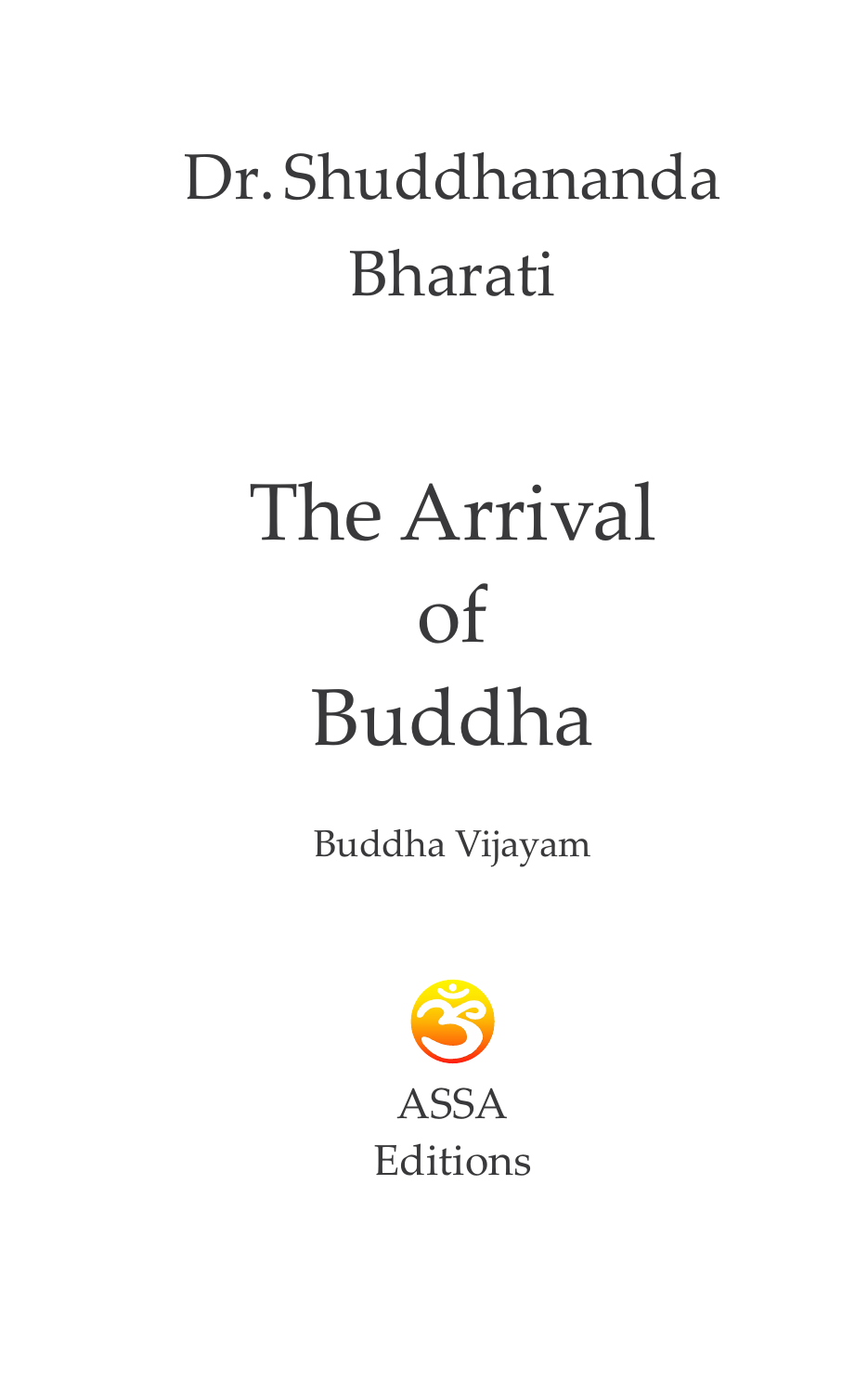## Editor's Notes

## The Arrival of Buddha

A treasure never loses value, but improves with age! *The Arrival of Buddha* is one of those treasures, a rare gem offered by the wise Shuddhananda Bharati. The gentleness and compassion of the Buddha takes us through the book!

A warm thank you to M. Kumar Srinivasa Nagaraja Rao for this beautiful translation and for writing the preface.

It is a real pleasure for me to present *The Arrival of Buddha* to you. Thank you, Kavi Yogi Maharishi Dr.Shuddhananda Bharati for having transmitted this beautiful book *The Arrival of Buddha* to us.With the blessing of *Aum Shuddha Shakti Aum*.

Christian Piaget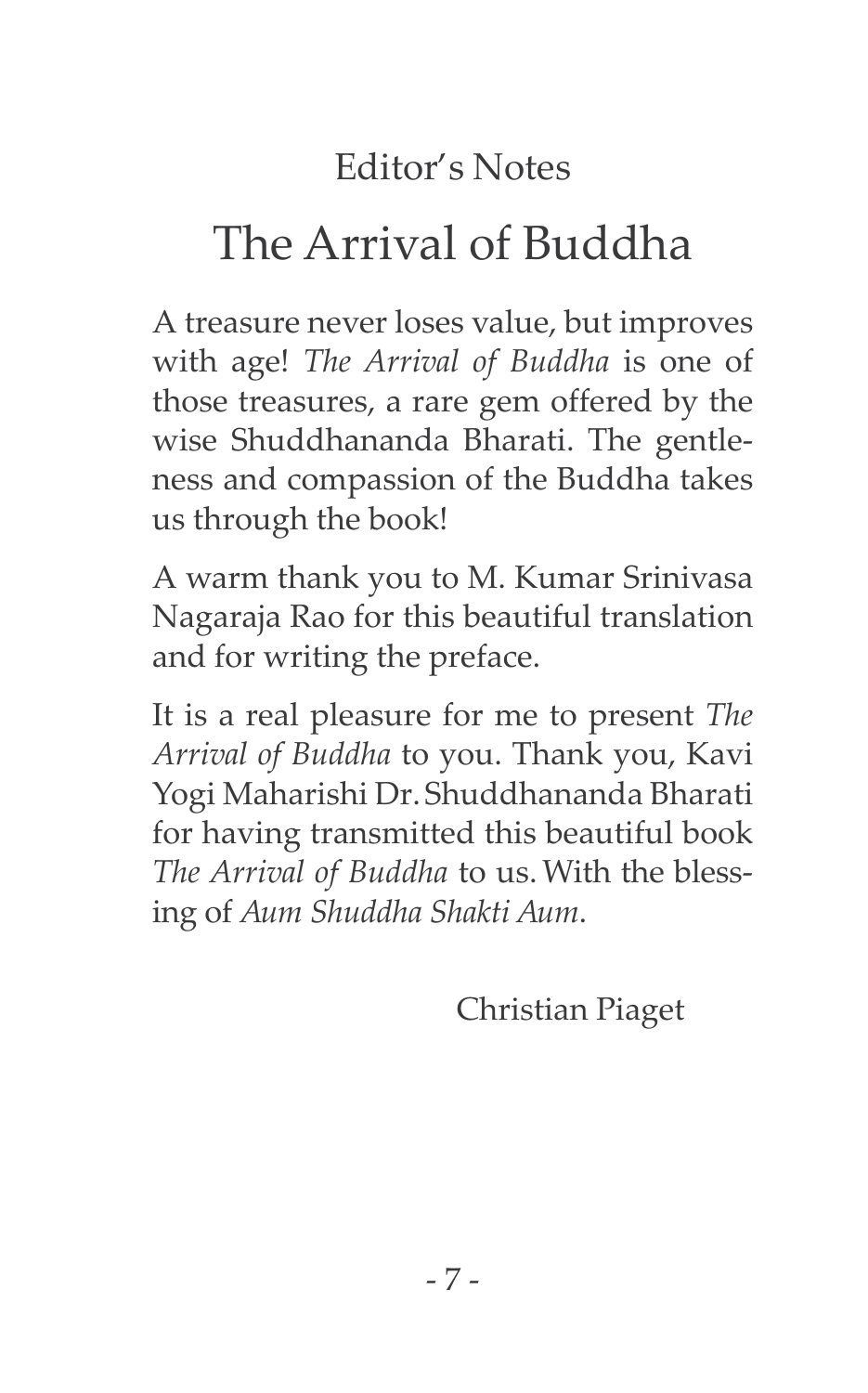## Preface

This Book, *The Arrival of Buddha* is a translation in English of the original book *Buddha Vijayam*, delineating the birth, life, renunciation, attaining of Nirvana and the golden teachings of Lord Buddha, including the basic tenets of Buddhism in a flowing poetry form, in a narrative style, written in chaste Tamil and nice composed eloquently by Swami Kavi Maharishi Yogi Shuddhananda Bharati.

It is such a comprehensive and elegant presentation by the Swamiji that it keeps his devotees as well as any avid reader immersed in the story of the great Buddha.

The Swami has adopted a simple style, easily absorbable, at the same time, written in the beautiful, pure Tamil (Senthamizh) of the past, selecting appropriate Tamil words for describing every event, the transformation in the Buddha and his attaining the highest level of wisdom. The Swami's Tamil is of such a high standard that it was a daunting task for me to translate it in its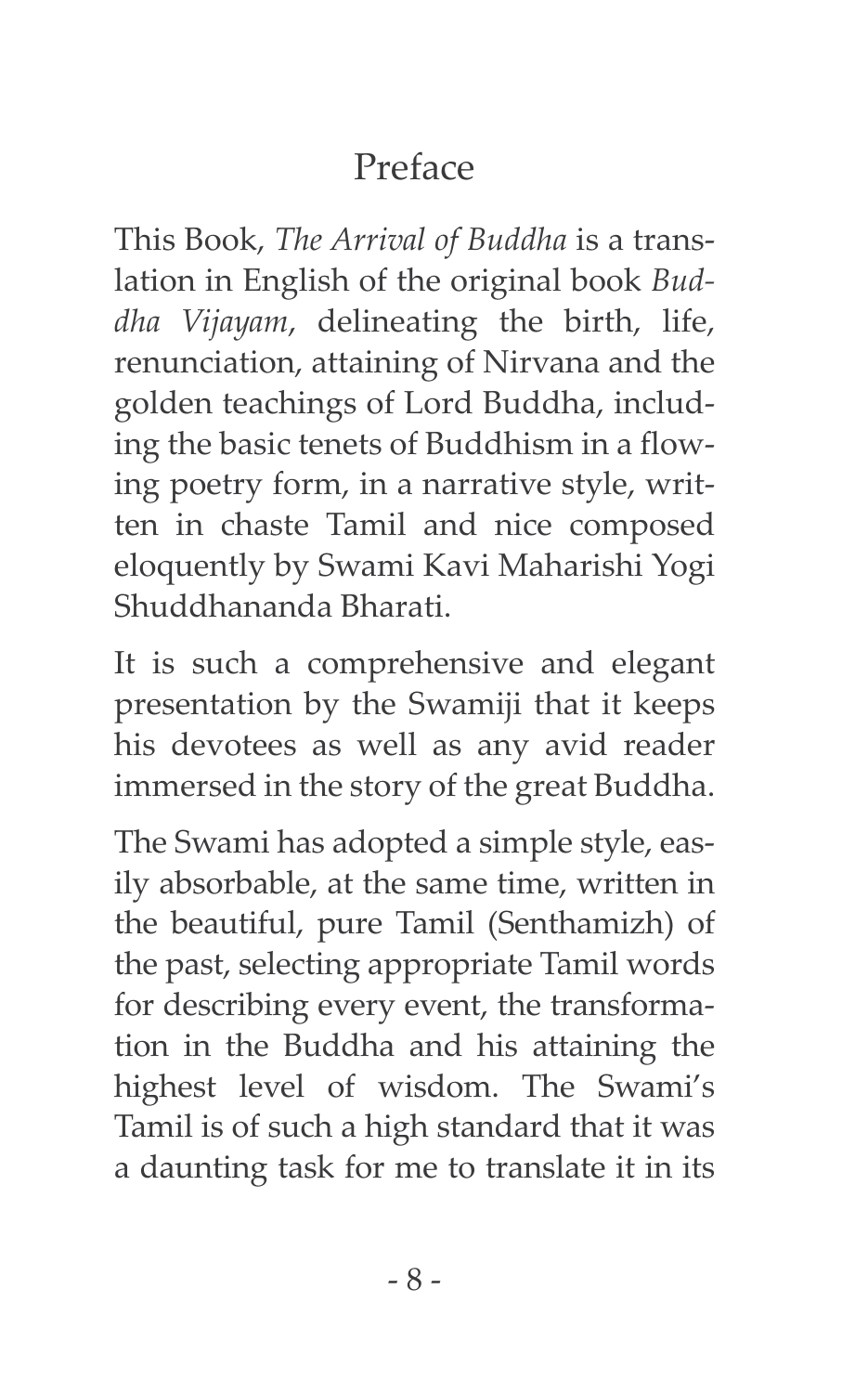entirety, in substance and in spirit as penned by this immortal poet, Kavi Yogi Shuddhananda Bharati.

Sine Dr.Shuddhananda Bharati is so well known by the citizens all over the world I do not have to extol on that aspect. The spirituality to which he was mainly drawn; his studies of the different religions, including Hinduism, Christianity, Islam, Buddhism and Jainism; his high proficiency in Tamil; his mastering of different European languages like English, Latin and French; his monumental contribution to literature in the form of several hundred works in English, French, Tamil, Hindi, Telugu and Sanskrit; five thousand songs, and fifteen hundred poems in French; and, capping it all, his masterpiece, the magnum opus *Bharata Shakti,* all speak for him profusely.

Dr.Shuddhananda Bharati's unique Sama Yoga, the yoga of equality which he propounded and propagated the world over, reflects his unshakeable belief that all the world is one.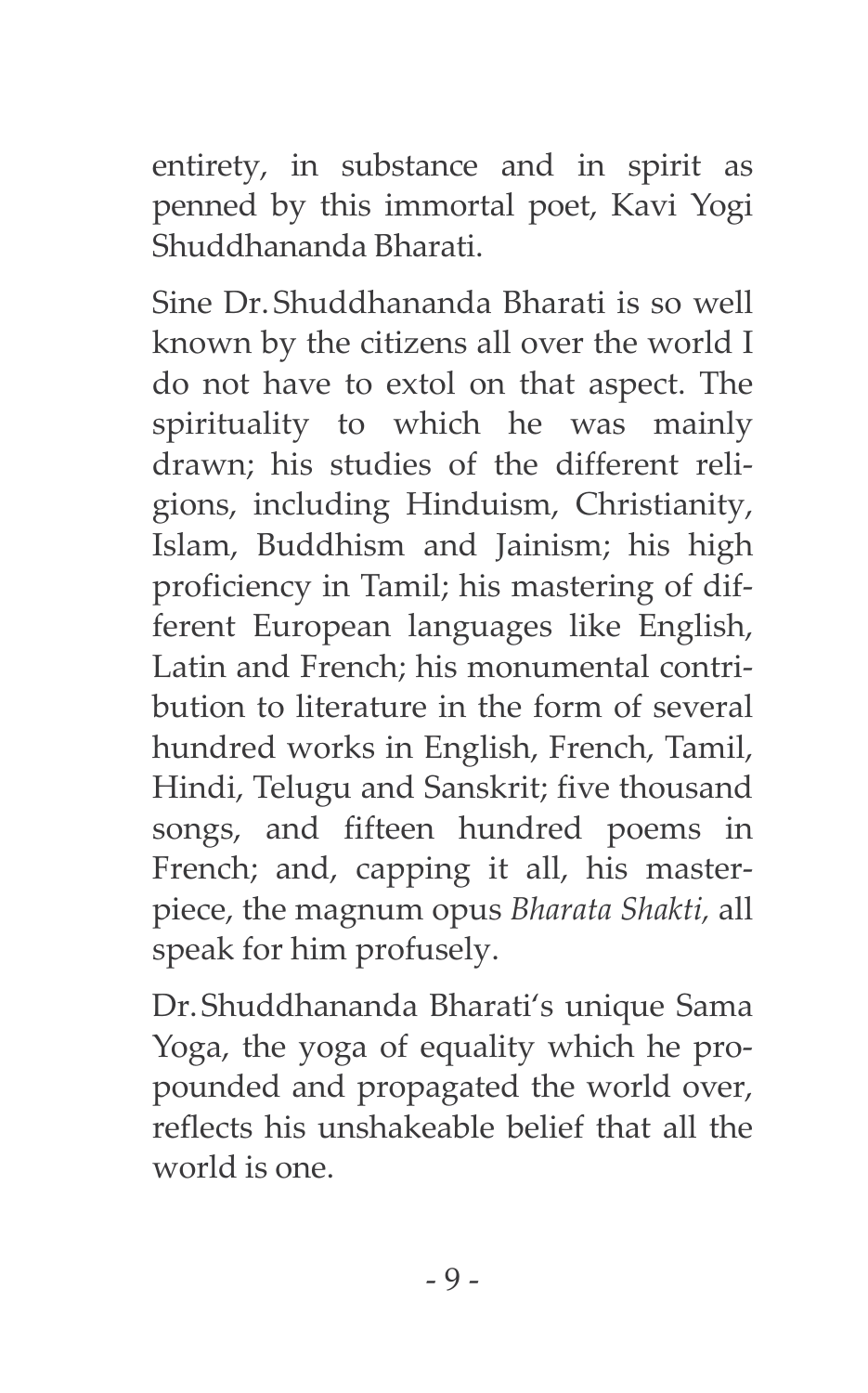To get an opportunity to translate a book written by such a distinguished poet and visionary I deem it an honour and would extend my sincere words of gratitude to ASSA Editions and Mr. Christian Piaget who are doing yeoman service with the aim of helping and propagating the ideal of Swamiji, by opening in Switzerland an Editions ASSA, derived from the name of the powerful and popular mantra *Aum Shuddha Shakti Aum*, of Dr.Shuddhananda Bharati and continuing untiringly and dedicatedly towards their noble goal.

By assigning me this task of translation of the book *Buddha Vijayam* they have led me to the shore of the great sea of literature created by Swamiji and have made me wade into it!

I humbly present this translation of the *Buddha Vijayam*, entitled *The Arrival of Buddha*, which I have carried out to the best of my efforts with the fond hope and prayers that it mirrors at least to some measure the life and story and teachings of the revered Lord Gautama Buddha, as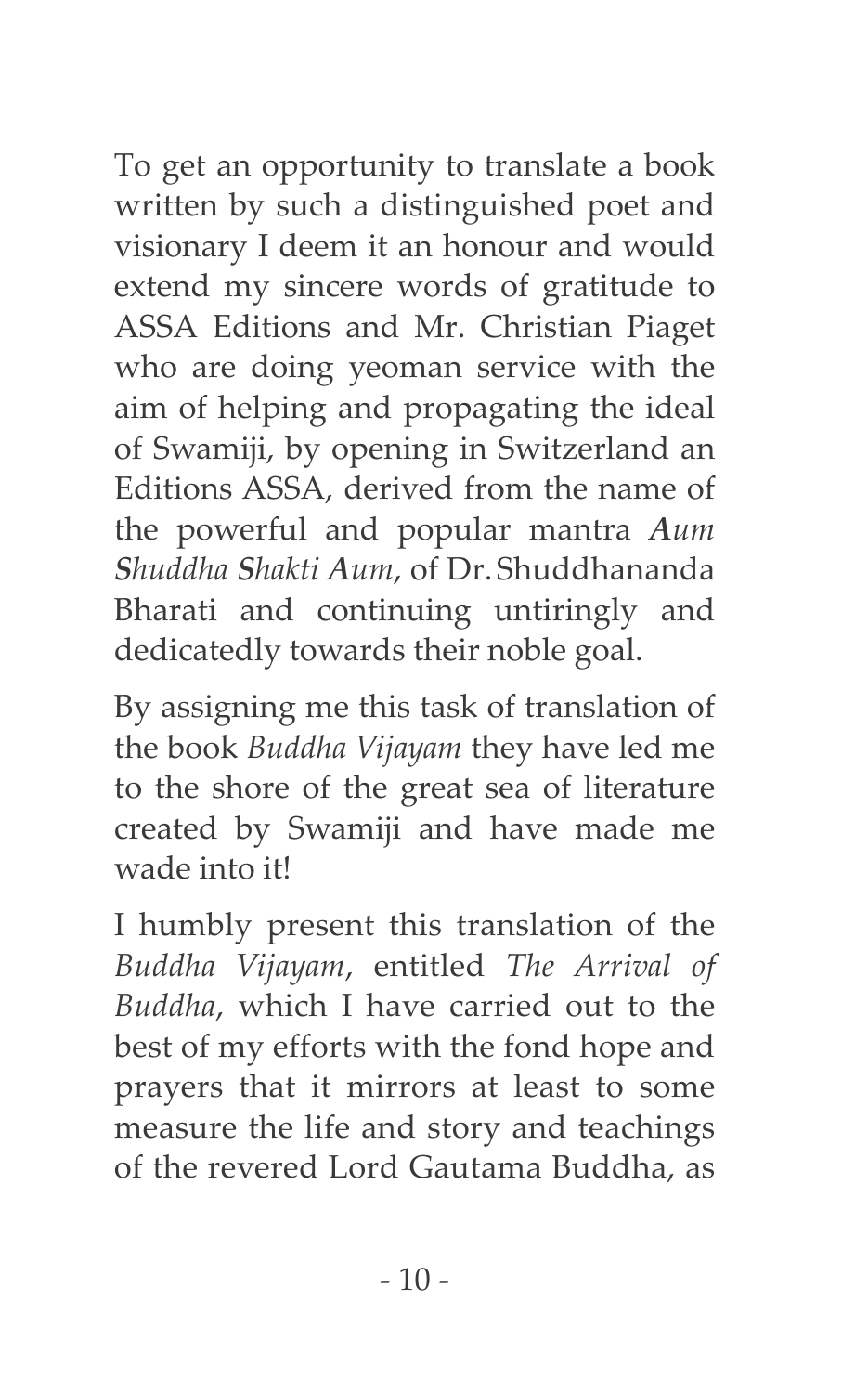originally scripted in delightful Tamil by Swami Dr. Shuddhananda Bharati.

Kumar Srinivasa Nagaraja Rao



#### Dr.Shuddhananda Bharati

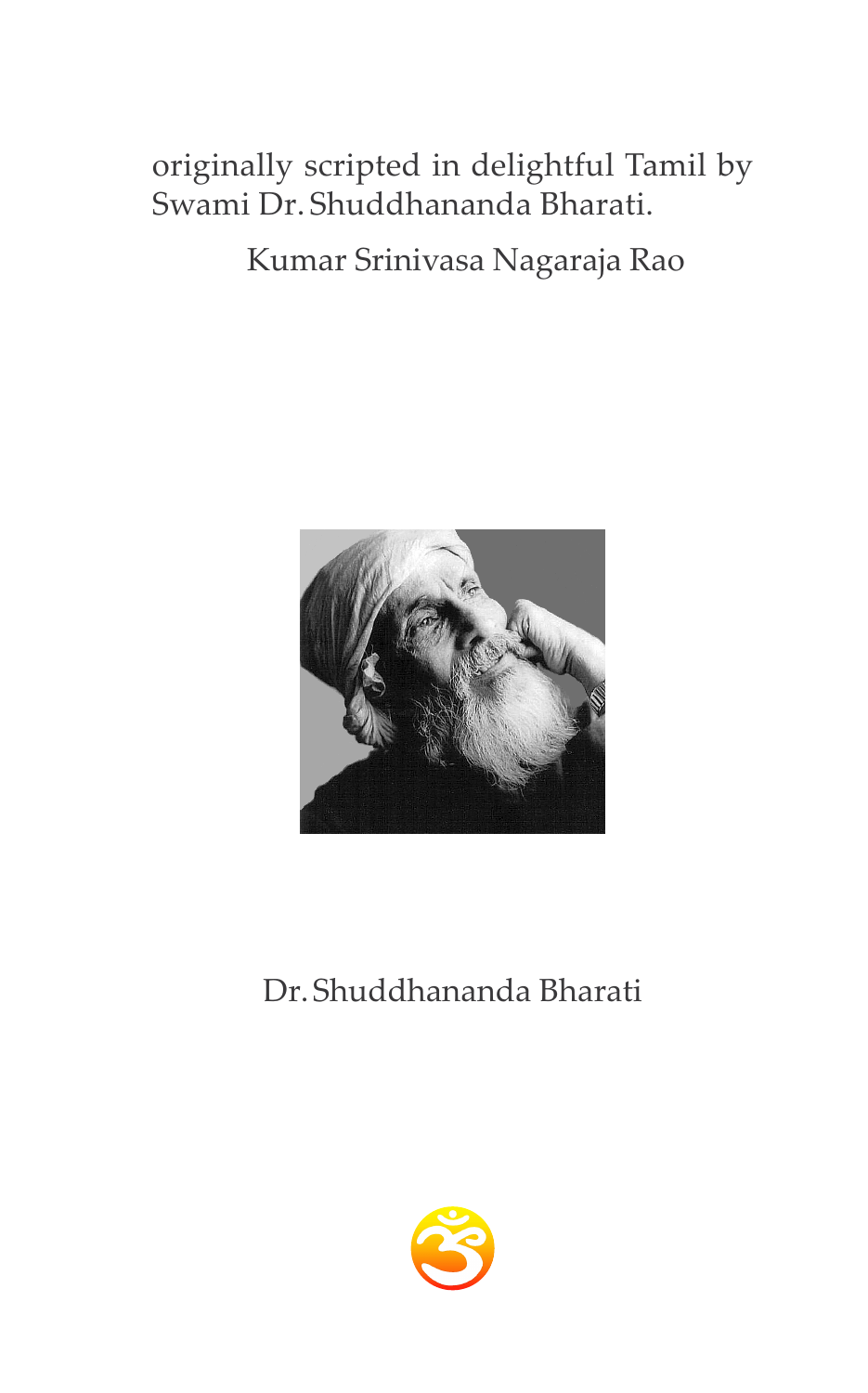#### Song of Unity

*Unite. Unite, Unite, Oh Souls Unite and play your roles Unite in mind, unite in heart Unite in whole, unite in part Like words and tunes and sense in song Let East and West unite and live long Trees are many; the grove is one Branches are many; tree is one Shores are many; sea is one Limbs are many; body is one Bodies are many; self is one Stars are many; sky is one Flowers are many; honey is one Pages are many; book is one Thoughts are many; thinker is one Tastes are many; taster is one Actors are many; the drama is one Nations are many; the world is one Religions are many; Truth is one The wise are many; Wisdom is one Beings are many; breath is one Classes are many; college is one Find out this One behind the many Then life shall enjoy peaceful harmony*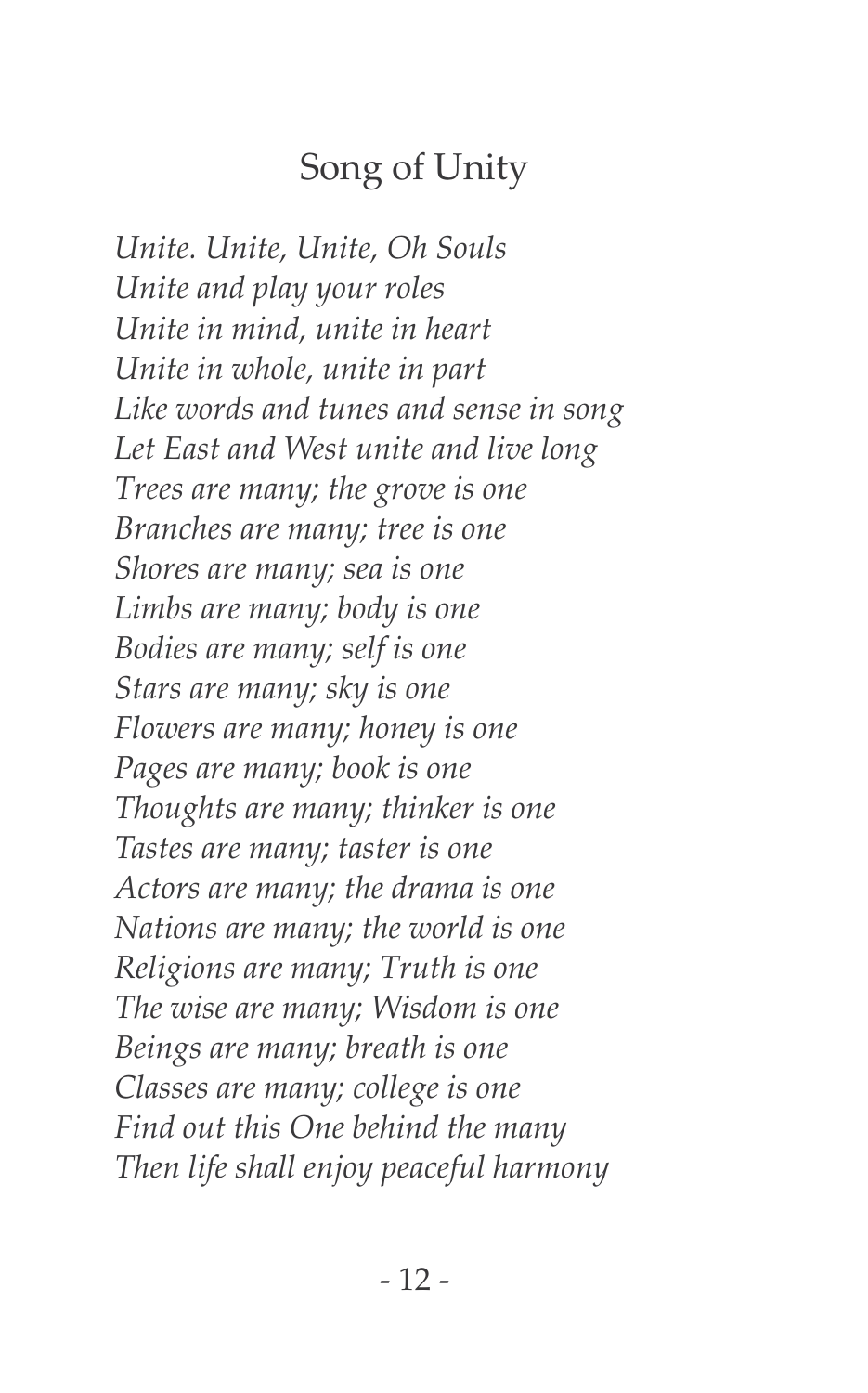## Peace Anthem

*Peace for all, peace for all For all the countries peace Joy for all, joy for all For all the nations joy A rosy morning peace A smiling summer joy (Peace for all)*

*All for each and each for all This is the golden rule Life and Light and Love for all For all that live our love (Peace for all)*

*Work and food and clothes for all Equal status for all Health and home and school for all A happy world for all (Peace for all)*

*No idle rich, no more beggars All are equal workers No more tears, no more fears The heart is full of cheers (Peace for all)*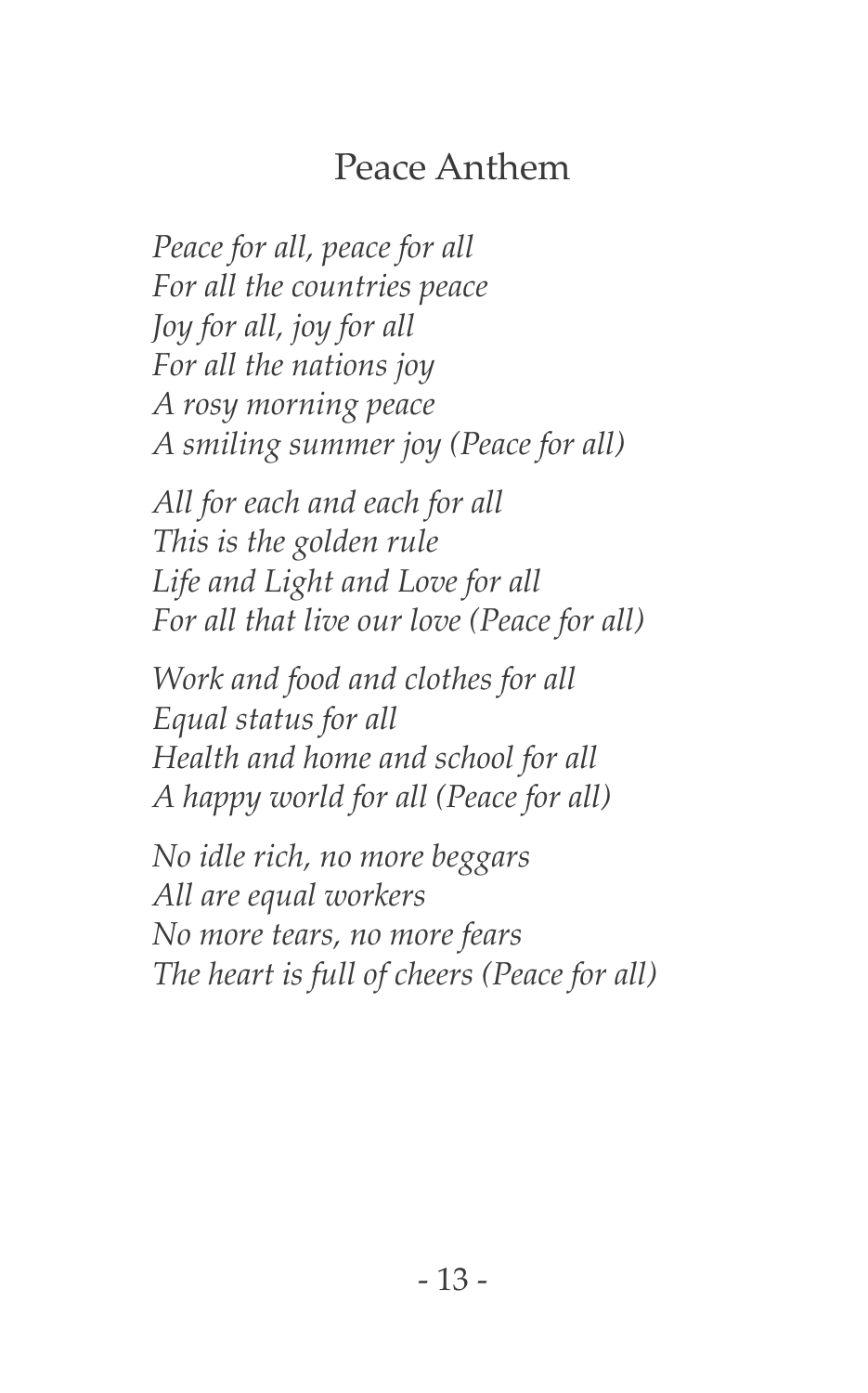*No atom scare, no fat mammon No room for war demon Like leaves in trees, like rays in the sun We are one communion, One Divine communion (Peace for all)*

*The good in you is good for all Your life is life for all The God in you is God for all Your love is love for all (Peace for all)*

*For he or she or it or rest This collective life is best This Universal Life is best North or South, or East or West (Peace for all)*

*Peace for plants and birds and beasts For hills and streams and woods Peace in Home − land and air and sea Dynamic peace we see*

*Peace for all, peace for all*

*Immortal Peace for All*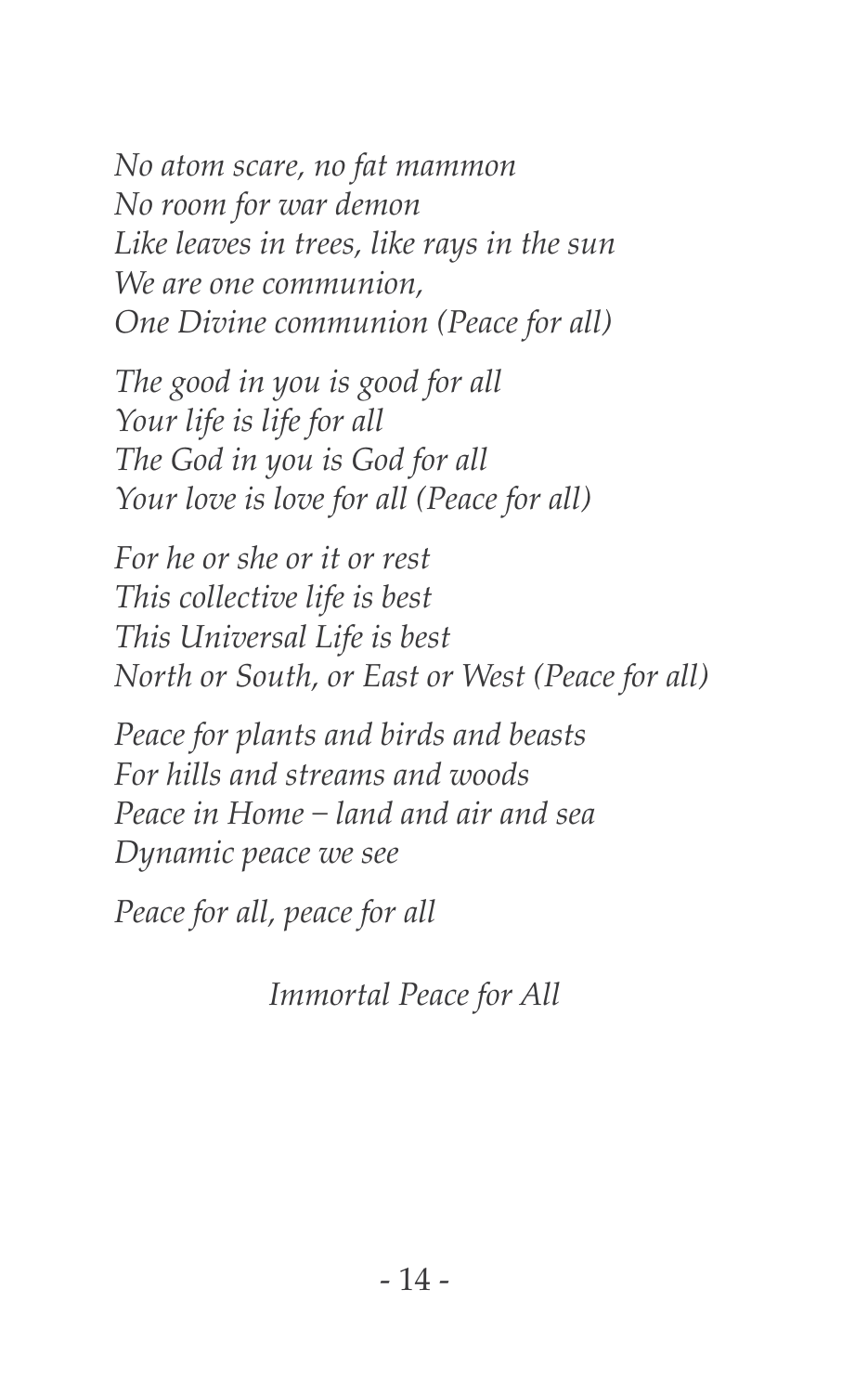## Courage!

*The night is through, The chain of slavery It is already broken - I am full of courage!*

*Peace in the morning, A golden sun rises, Like a lion superhuman To accomplish my dream.*

*A hopeful smile, Docile as a child Who plays in the infinite With a fiery star.*

*My journey is over; I enjoy time; The universe is my nest, Of eternal spring.*

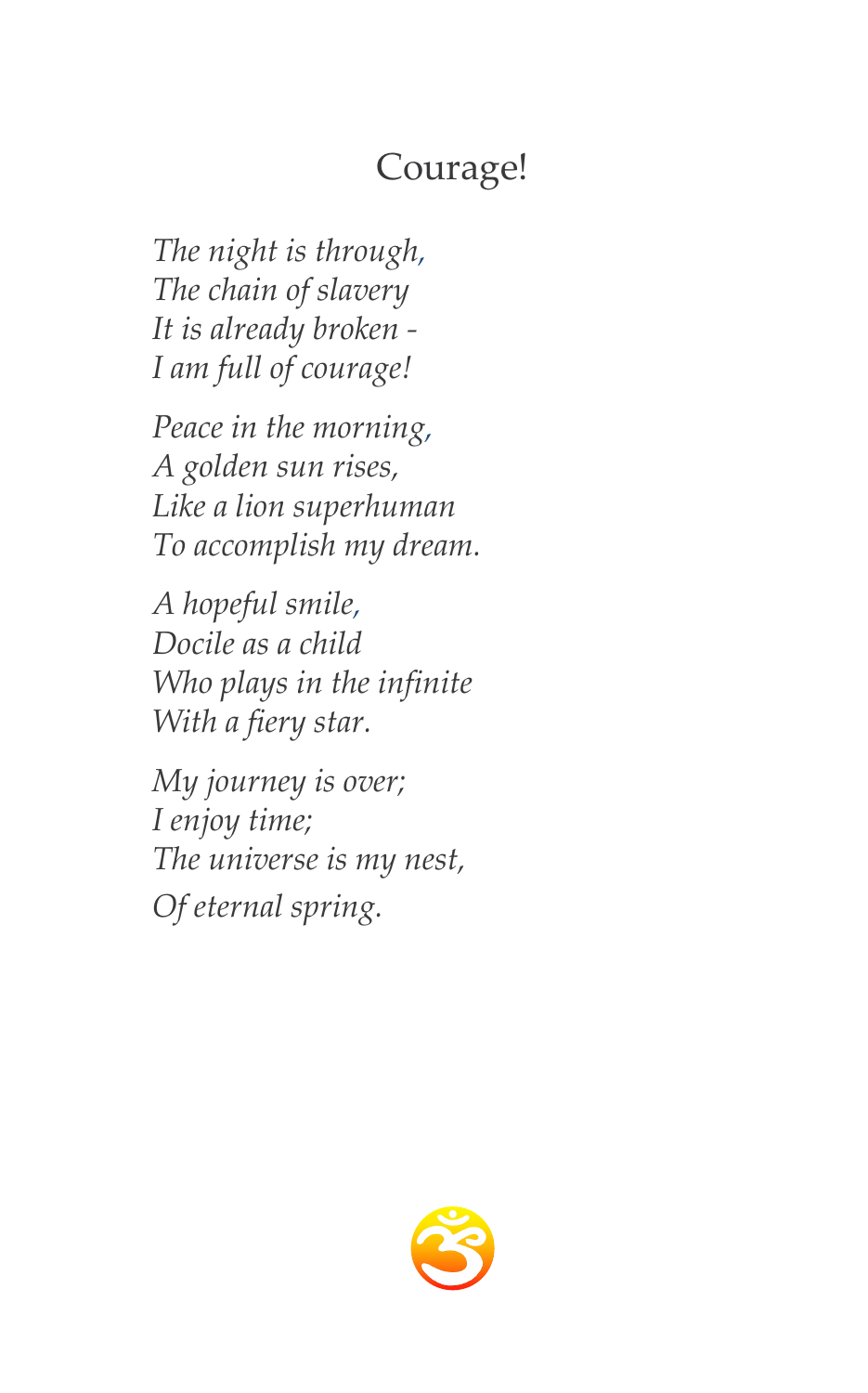## Presentation of Dr.Shuddhananda Bharati 11<sup>th</sup> May 1897 – 7<sup>th</sup> March 1990

#### The wise one to the cosmic age

Although more than 90 years old, in his school in the south of India, Kavi Yogi Maharishi (great divine visionary, wise poet), Kavi Yogi Swami Dr.Shuddhananda Bharati worked like a young man of twenty. When he was asked his age, he answered: "My age is Courage!"

The Yogi wrote several hundred works in English, French, Tamil, Hindi, Telugu and Sanskrit; five thousand songs, and fifteen hundred poems in French. The magnum opus of the man conscious of the presence of God in him, *Bharata Shakti,* (in 50,000 verses) described his ideal: only One Humanity living in communion with only One God in a transformed world! *Bharata Shakti* is a monumental and unique work. The Yogi depicts the essence of all the religions, of all the prophets and saints, all the approaches of Yoga and all the cultures on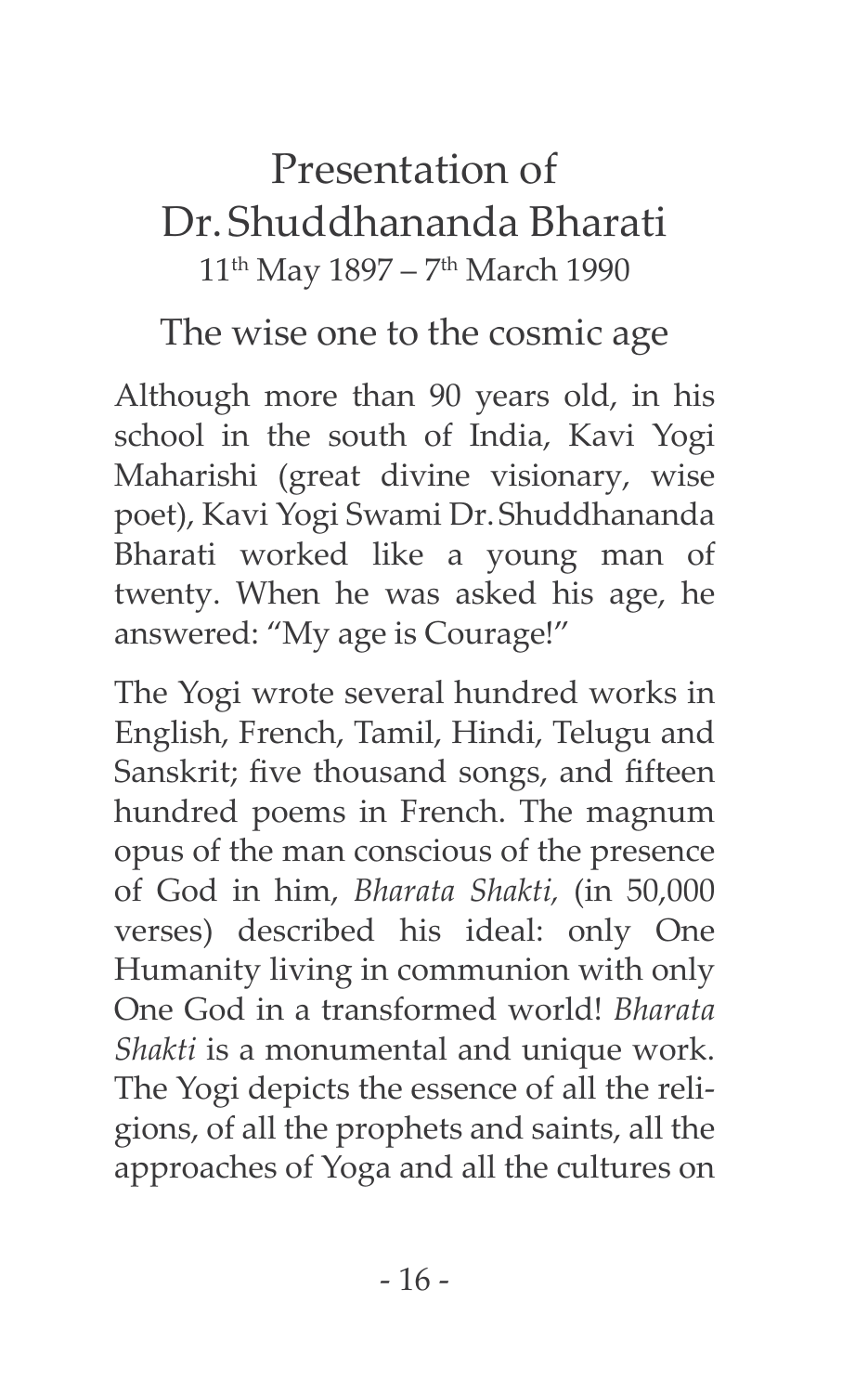an allegorical fabric. It is a book for any age which all spiritual researchers and all nations should read and meditate on.

His commitment is summarized in his book celebrating his life, *Pilgrim Soul*.

The two poems mentioned in the opening express perfectly his ideal.

His mantra, *Aum Shuddha Shakti Aum*, nourishes our souls and guides our steps toward the inner joy Ananda. It means: the light of Grace and power of the pure supreme Almighty bless us with peace, happiness and prosperity!

Let the beauty and greatness of soul of Dr. Bharati Shuddhananda bloom and scent the entire Earth with its divine message and spiritual and unifying benefactor!

Editions ASSA

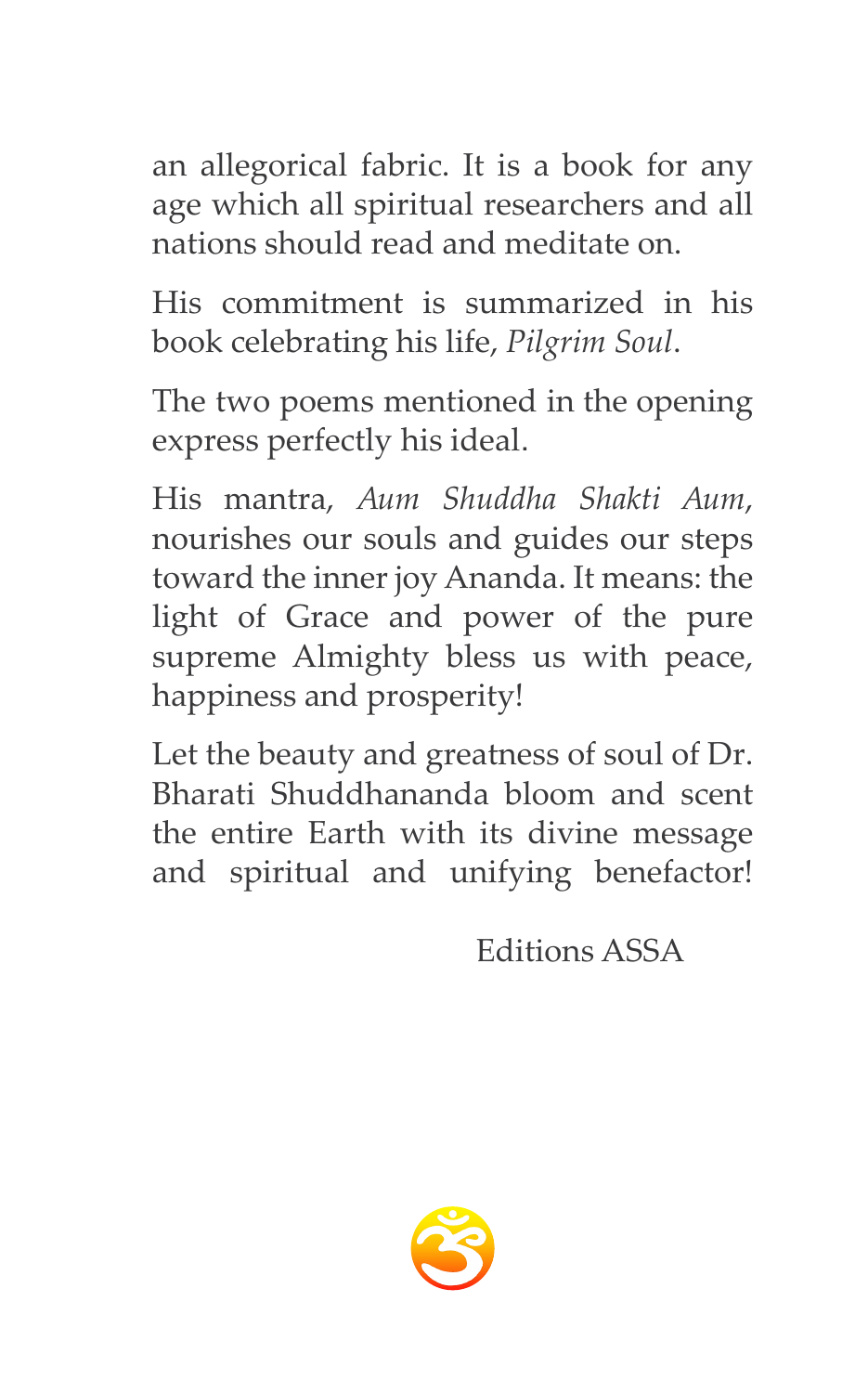May you be blessed with pure power

## The Arrival of Buddha

(Buddha Vijayam)

By the South Indian Life Protection Assembly for the publication in Tamil in 1927

And by Editions ASSA in L'Auberson for the translation in English in 2014

In the good conduct of not doing harmful acts

Lies the *Vedas* for all human beings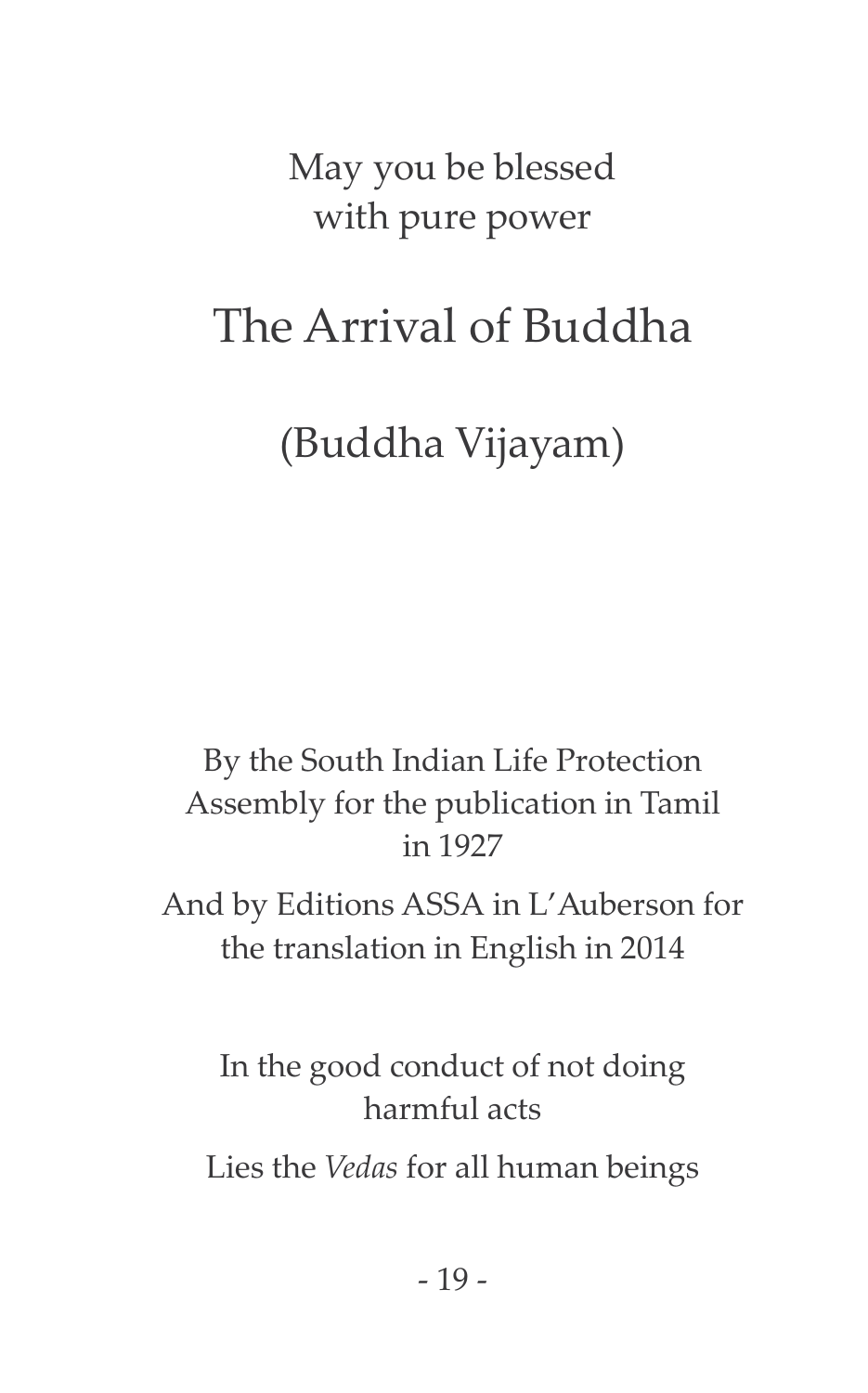To the compassionate readers

The sacred life of Lord Buddha has an unsatiating sweetness. I registered in my ascetic path the noble Lord Buddha only, an embodiment of kindness, the remover of worldly sorrow, the performer of yeoman service with a melting heart, one who led a selfless life. I worshipped with a flower of poetry that holy being. Enjoying some of the poetry flowers published in *Bala Bharati,* my friend requested me several times to publish the entire book.

I am very thankful to South Indian Life Protection Assembly for coming forward to publish this book in 1927 in Tamil. For the compassionate servants the biography of Buddha is one of meaningful elucidation. His history and teachings have been clearly described in beautiful Tamil. For the Tamil woman the *Buddha Vijayam* will be a cool flower garland, my friend's conviction.

Like this, the holy biography and teachings of the holy Jain king also will be published entitled "*Jinanandham*".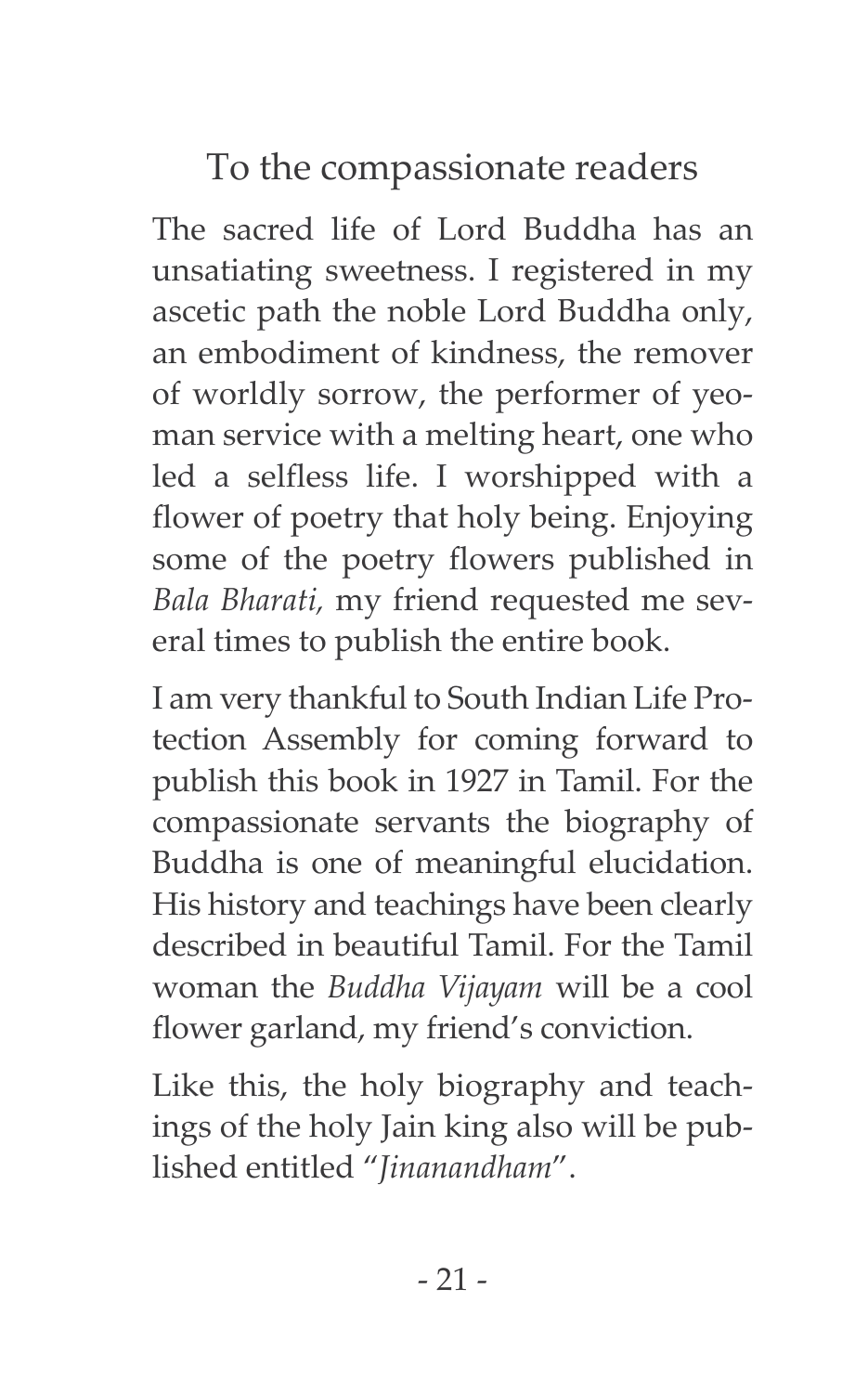I hope the Tamil world will accept and support my humble attempts.

Walking devoted servant of the temple,

Yogi Shuddhananda Bharati

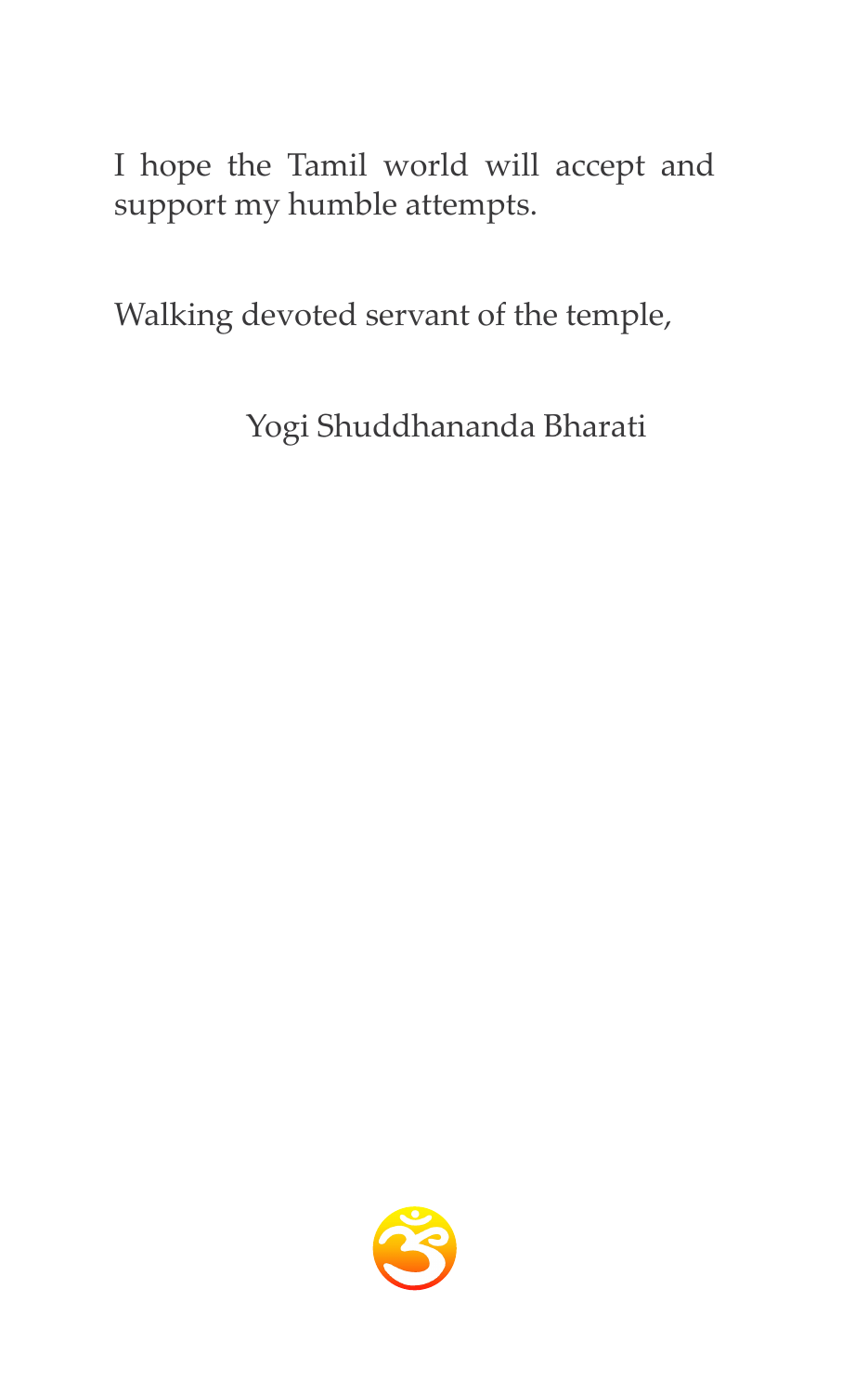Song sung by Swami Shuddhananda Bharati

## The Arrival of Buddha

## Pure power of truth! Everlasting light of bliss

#### 1. Invocation

Oh! Mother! In your love I should be for ever!

 Grace, light, supreme bliss should fill me within!

The evil traits, untruth and illusion should get destroyed,

 True wisdom should abound in me! This broad land should be joyful due to me!

 Every being should function as my life! The beauty of dignity, combining with state of purity in the entire world

 To flourish in the excellent, even freedom, may you grace!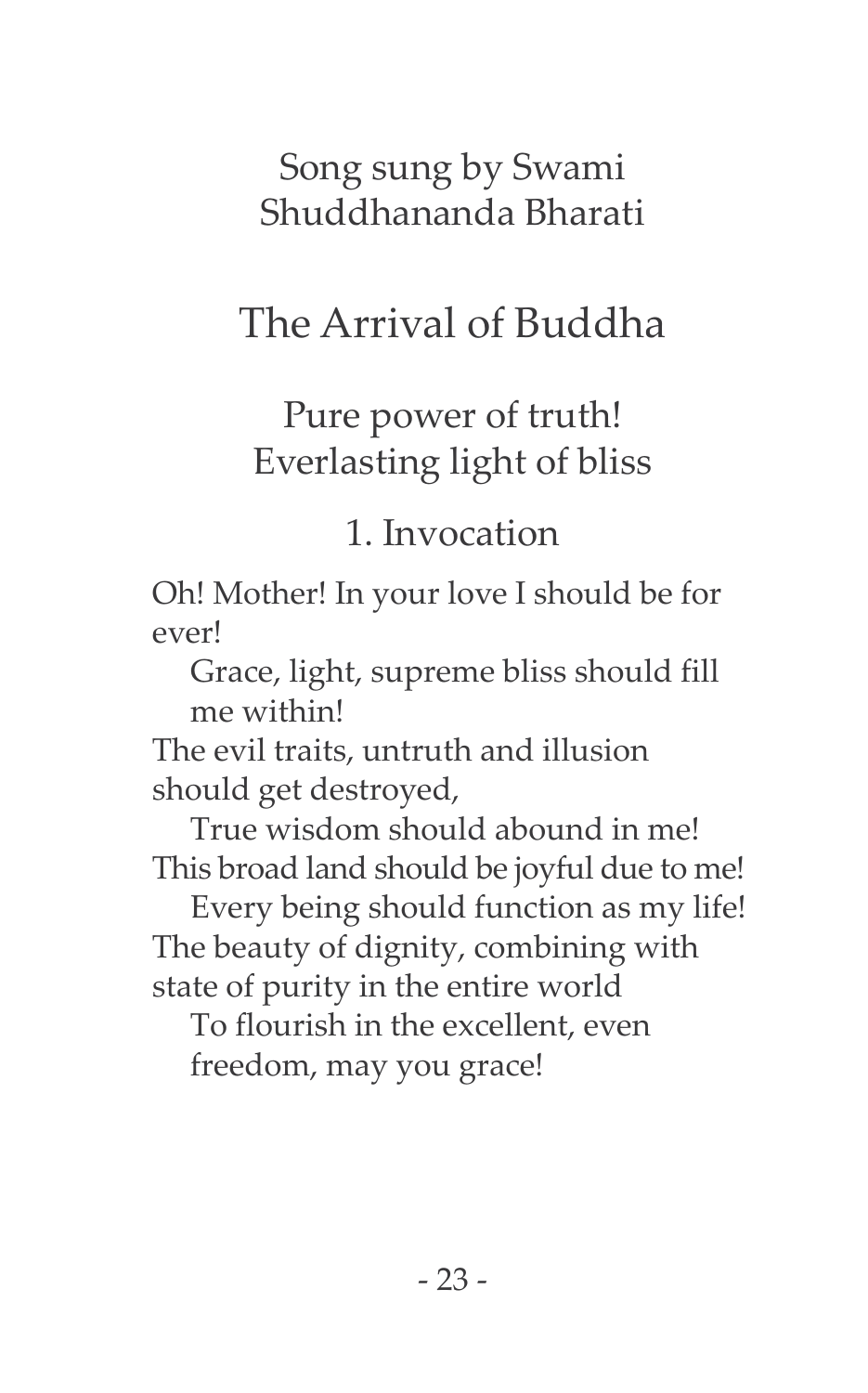## **Contrariety**

Kind words that sweeten the sweet

 And with the incomparable beauty Beautifying the beauty and

Giving truthfulness,

Not living for self he was; the

 People of the world to be happy, he lived; In our heart.

 That Buddha's greatness To shine, support me, Oh! Mother!

## The fruit of Buddha

Covering the beauty,

 Packing the grace inside, purity as the excellent seed,

With the fragrant sweet words

 Wasn't it in the rising light in penance? It naturally ripened,

Worshipped by the universe as Buddha, Shining fruit, it is!

## State of the world

With desire and jealousy, In the disguise of moral attire,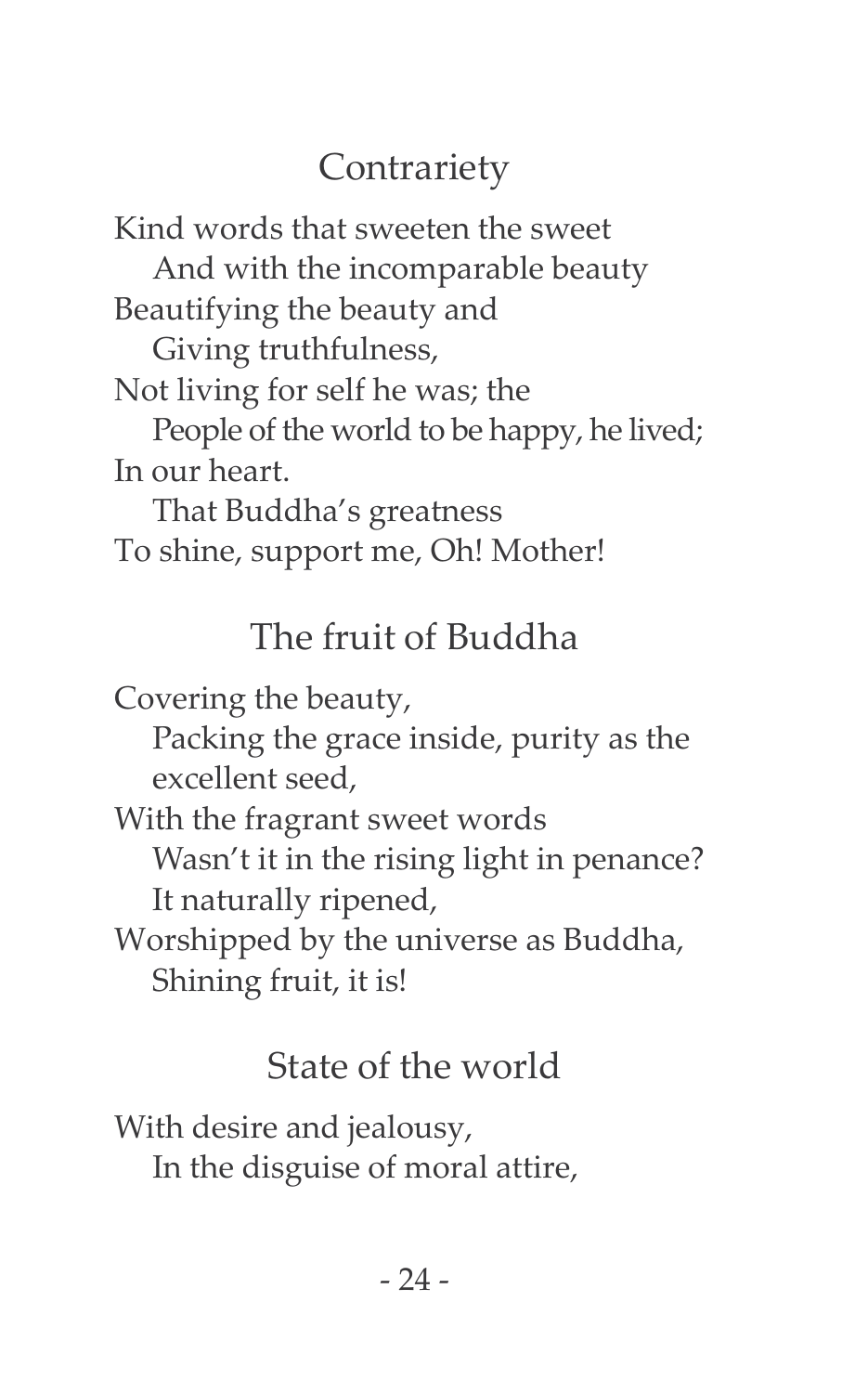Sinful torturing of the living beings

 Sprouted as weeds everywhere; Destroyed the happiness of the bright world;

 With the tarnished illusion, Put the whole world in sadness!

For ending the perplexing evils

Of the people suffering out of the follies,

Arising out of the ignorant attachment, Bearing firmly the great mercy,

Calling wasteful all the amazing wealth,

Seeking the penance that shines in the heart, Took to forest life, he.

2. Sudhodhanan and Maya Devi

Such a blemishless,

 In the land which decorates the beauty In Uttarakosala,

 Wearing the rohini (sandalwood) garland

Where the flourishing noble live

In Kapilathuva,

In the highly pure Ikkuvagu's Surya dynasty,

Descended, he.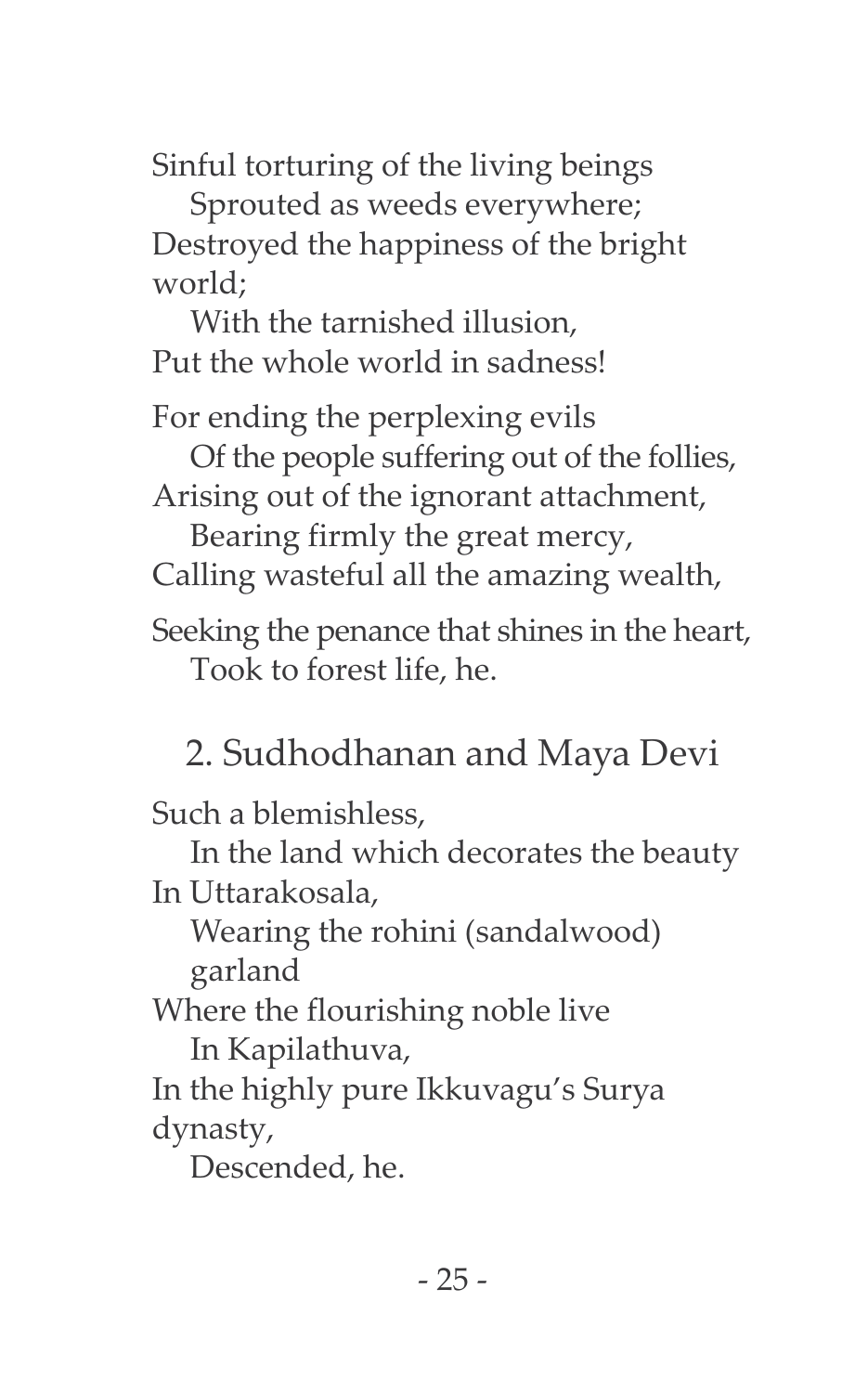The uprighteous Sakya commander

Who ruled that dynasty

Was the victorious king,

The unmatched leader, Suddhodhan.

Giving happiness to three periods,

Efficiently and systematically

For those that abided by moral principles Ruled in a unique manner.

The valiant Sakya,

 Living under the umbrella of the Moon dynasty

Deeming it a fortune,

Glittered, he, with Maya Devi,

Living as a goddess of chastity,

 As a nectar in appearance, as a faithful wife,

As the happiness of life.

The king, who gathered limitless material & wealth,

Joy and good deeds,

Protecting ancient moral principles,

In his faultless heart,

There was a natural discontent

That he had no son,

A tender prattling child,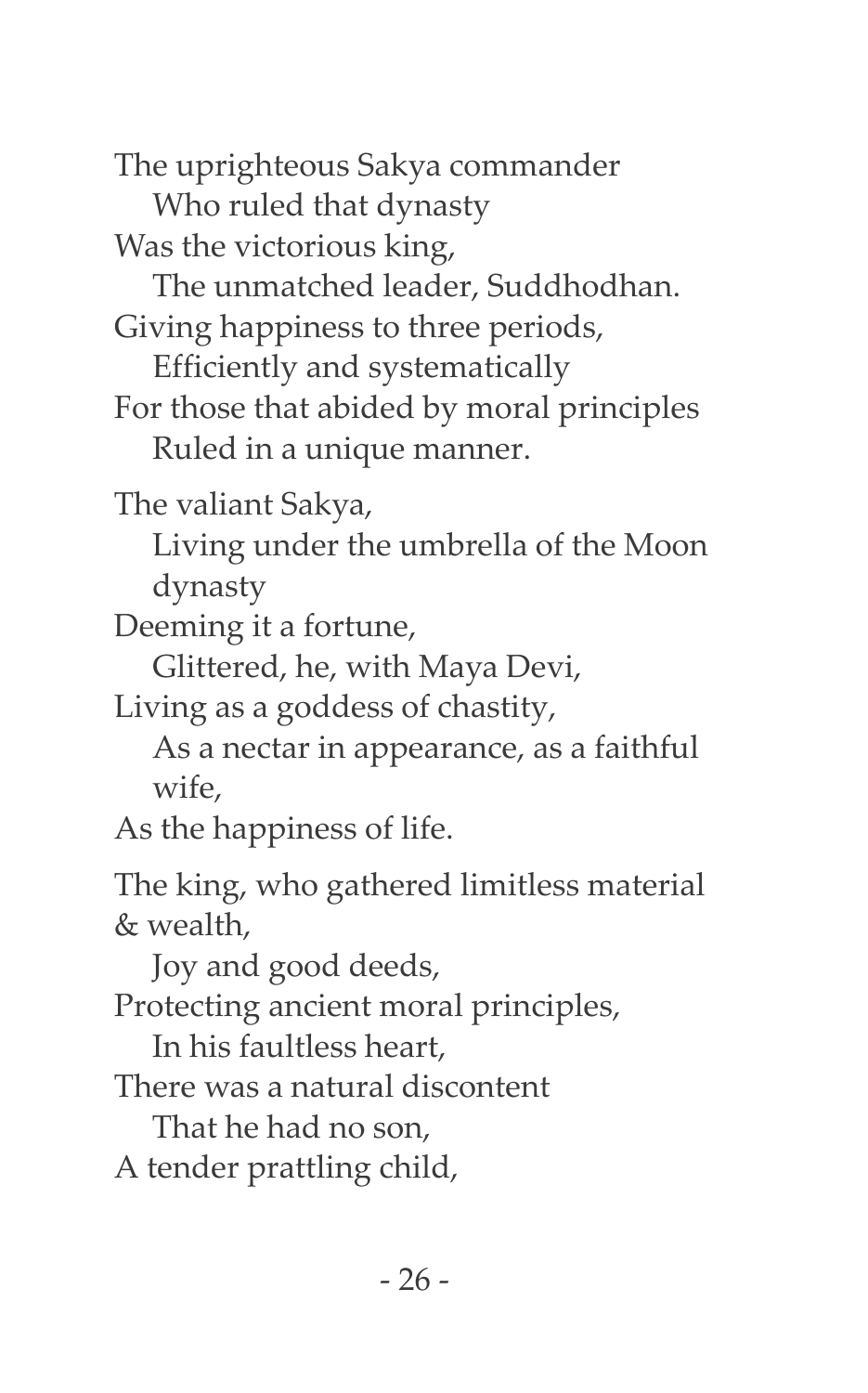For the dynasty to prosper.

Will all the ancient treasures Be equal to a son? Is not the joy of tender touch Equivalent to heavenly joy? For a good, graceful dynasty Will that not be the fine great light? A home sans life,

Will that home be a home at all?

#### 3. Dream and birth

Thus lamenting

 To extinguish the emptiness of life and be in joy

For begetting a righteous child,

 With obeisance to God every day, Along with the beautiful Maya

 Observed big, pure fasts; That resemblance of beauty, the noble woman

Got a rare big dream.

Descending from the cloud

 Averred Bodhi Satva "For the world to prosper, without blemishes,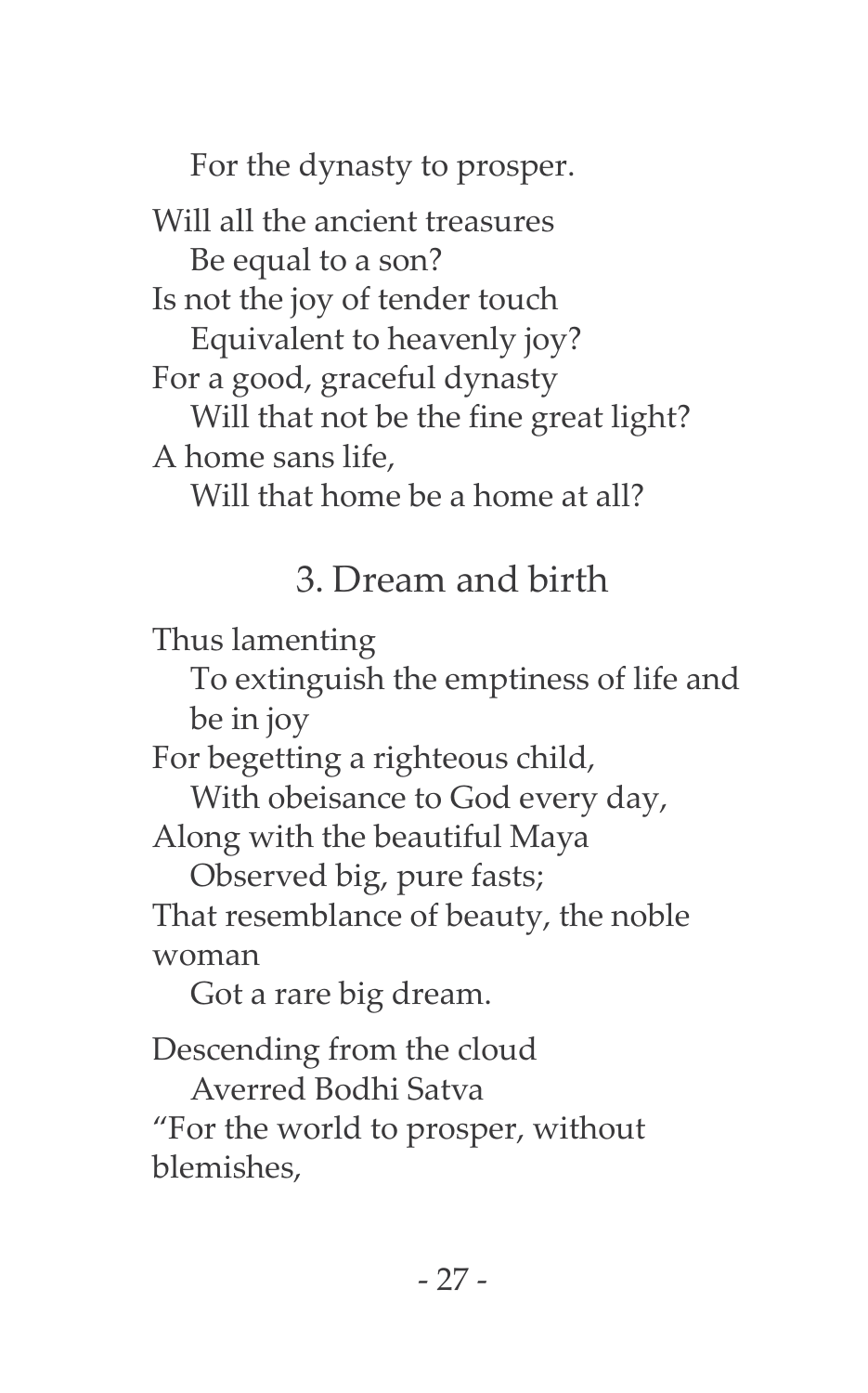Is arriving as a son, very shortly!" Saying so, like a six-rayed shining star, Entered the womb of Maya

As a radiant embryo.

Rejoiced, amazed, the king!

 Informing the learned of his dream Became clear;

 Since godly son was arriving, bathed in joy!

Lavishly offered gold to all who came, The shining son grew gloriously,

In his mother's womb.

## The garden of Lumbini

Being nectar to the senses,

 Immersing the mind in penance, Being the beauty for the goodness,

 Being the garden of honey-filled fruits; In Lumbini garden,

 Bearing the baby of eminence Maya shone one day,

 Among the tender leaves of the asoka tree!

The Mother who makes beautiful the greenery